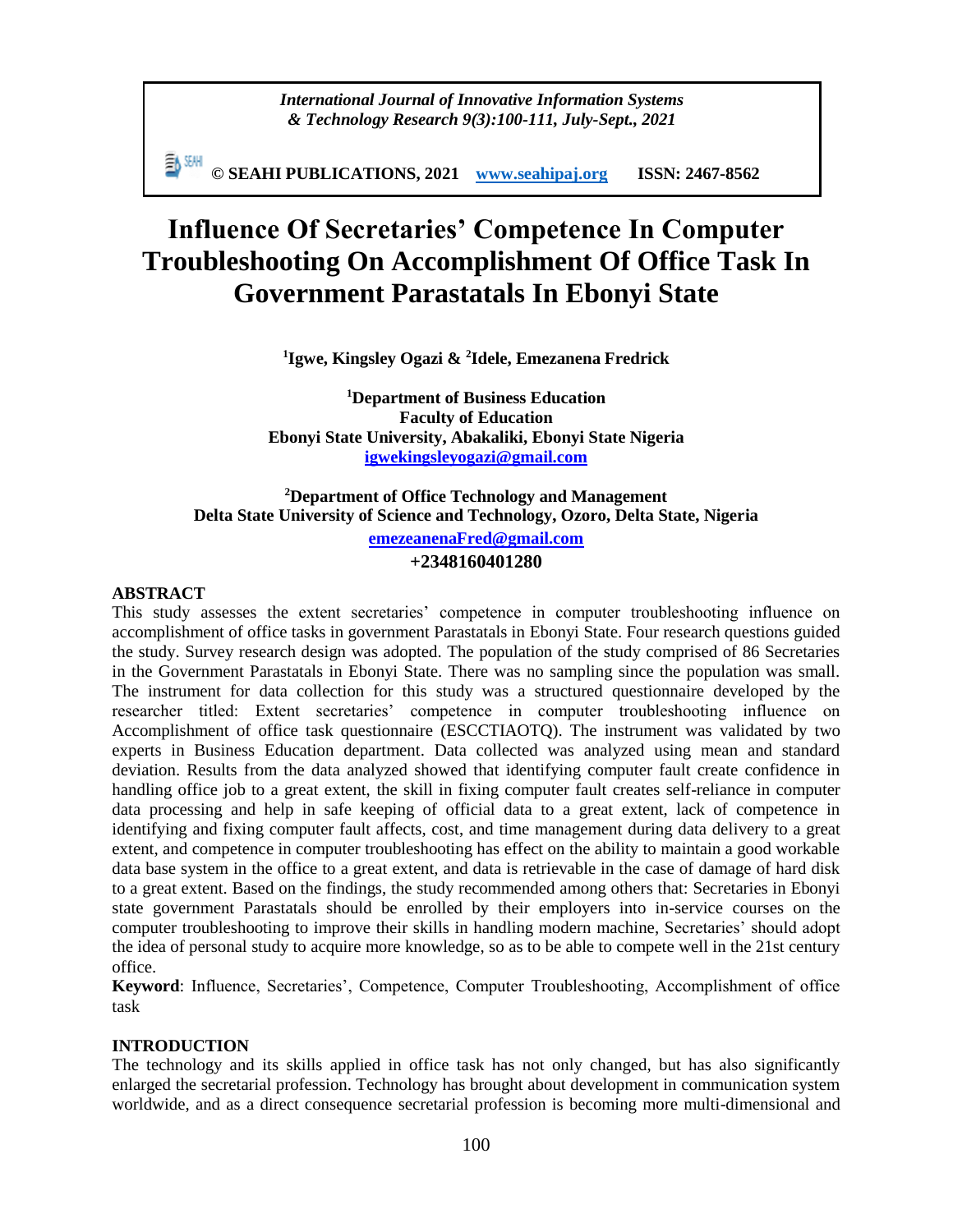sophisticated. The office environment has witnessed unprecedented changes in recent years due to technological changes in the method of processing and communicating information, (Chigbuson, 2018). According to Agomu in Uche (2012) the relevance of the office information manager in today's office is increasingly threatened by the flux of technologies and the role of this caliber of staff (secretaries) is being challenged by the wonders of technology. What is most important to note is that secretaries no doubt, will continuously come in contact with tools of technology in their offices, since technology is changing. And there is therefore need to acquire skills that will enable the secretaries cope with these development (Chigbuson, 2018).

Afiade (2004) defined secretary as one who is intelligent and competent, accepts responsibilities, in addition to his/her skills, education and experience and shows a real and expressed interest in his/her office. Ejaka (2016) also described secretary as one who acts as the confidential assistant of another or attends correspondence and records in the office or who conducts the communication and private aspects of an executive work. Ohakwe (2016), argued that secretaries who are not well equipped in term of information and communication technology (ICT) skills competencies required for today and tomorrow's office are sure to be embarrassed as their inadequate skills will render them redundant or even throw them out of job. Advertised jobs today come with a clause "applicant must be computer literate" Okoli (2018), found that secretaries encounter problems in the use of these modern office machines. The problems include lack of expertise in the use of modern office machines, monotony and fear from secretaries that the new office technology might lead to unemployment, loss of job, redundant at lower cadre, or even being replaced with computer specialist. This then suggest that secretaries need re-training program in order to improve their technical skills needed to perform their job well. According to John (2019), discovered that troubleshooting skills is among the most used technological skill is among the most used technological skill. According to Webster (2018) operational competences needed in modern office are those skill acquired by secretaries to be able to operate office machine with some degree of mastery. He viewed competences as the capacity of a person to accomplish task with desired precision and certainty, it involves practical knowledge in combination with skills, cleverness, expertise and ability to perform a function acquired.

Competence in computer troubleshooting skill is indeed relevant in office machine operation. Peachpit (2015) also viewed computer troubleshooting, as process of identifying and fixing problems, which may involve hardware and software. According to Nils (2012), Computer troubleshooting means to take a logical, systematic approach to identify the source or cause of the problem, and then apply a solution so that the computer is working normally again. Troubleshooting is needed to identify the computer symptoms. Computer troubleshooting requires confirmation that the solution restores the product or process to its working state. Nils (2018) also noted that troubleshooting is the identification or [diagnosis](https://en.wikipedia.org/wiki/Diagnosis) of "trouble" in the management flow of a system caused by a failure of some kind. The problem is initially described as symptoms of malfunction, and troubleshooting is the process of determining and remedying the causes of these symptoms.

Computer troubleshooting in this study is a form of problem solving, often applied to repair failed products or processes on a machine or a system. It is a logical, systematic search for the source of a problem in order to solve it, and make the product or process operational again. Troubleshoot from the basic problems first, and then gradually check for more specific problems, which provide logical approach to problem solving. Tooling (2016), viewed troubleshooting as a systematic approach to solving problems quickly and effectively, stressed that troubleshooting often involve a logical process of elimination to identify the true source of problem. To isolate the source of a problem and fix it, typically through a process of elimination whereby possible sources of the problem are investigated and eliminated beginning with the most obvious or easiest problem to fix. Augster (2017), suggests that in troubleshooting, problems should be solved methodological that is by dividing larger problems in smaller problems then troubleshoot the smaller problems individually, according to him that makes larger problem easier to handle.

The development of office technologies has brought the creation and use of computers and software programme has simplified the work of the secretary. The output of the present day secretary is quite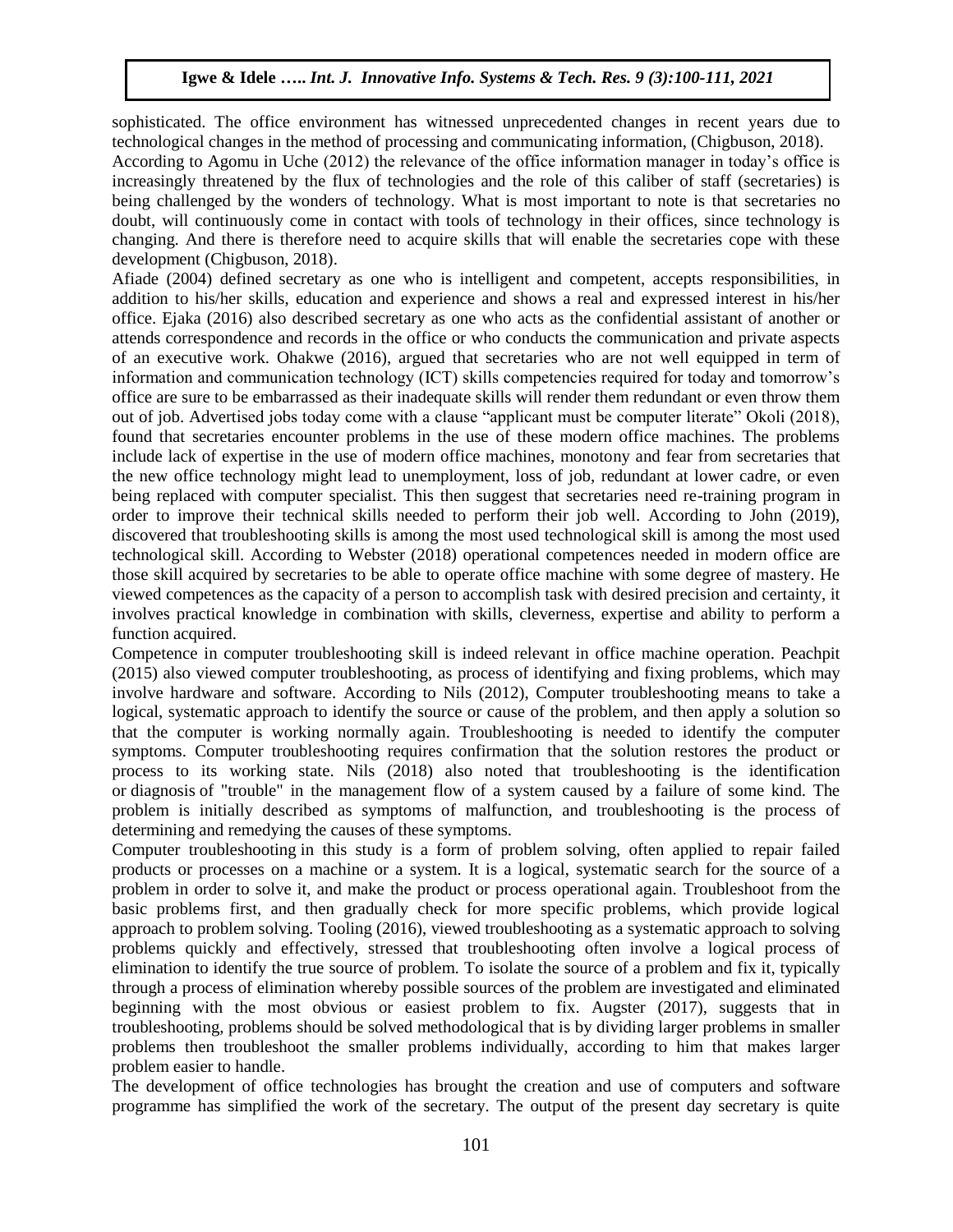higher if compared with that of the old time secretary. It has been observed that in order to take advantage of the advancement in technologies, governments across the country invested hugely in the procurement and maintenance of technologies used for information collection, processing, maintenance, storage and dissemination. As a result, there is virtually no office today that does not have one form of computer system or the other as well as networking cables or wireless connection. The growth in technology has made computer and office technological skills and competence a general requirement not for only sciences, but all field of life; this is because computer has being reduced to virtually anything thinkable.

According to Okpokwasili (2018) noted that most secretaries in public Parastatals seems not to be trained, most of the secretaries seems to lack the basic skills for utilizing the information systems for effective job performance. In same vein, most of the secretarial find it difficult to utilize and apply the computer troubleshooting skills when the computer stop functioning. This is because most of them lack the needed and required troubleshooting skills that will enable them utilize the information systems. All these indicate lack of adequate exposure of today's public secretaries to appropriate information system skills required for job performance. If these problems are to be solved, there is need to ascertain the specific information system skills need of secretaries for job performance in the public Parastatals, especially as it relates to the secretaries in Ebonyi State

Government Parastatals are organizations established by Act of Parliament to provide certain service and carry out particular activities (Ama and Okafor, 2012). According to Onele (2015) Parastatals are financed with public funds and managed by Board set up by government and purposely to carry out certain activities, for the benefit of the general public, example are the Ebonyi State Universal Basic Education, Ebonyi state secondary education Board, Water cooperation, etc. According to Akpala (2018) Parastatals is purely business organizations owned total by the government or in partnership with individuals or organizations to carry out commercial or industrial activities like any other business organizations, and are expected to make profits. The establishing body (government) has the majority or controlling interest in such organizations and as well appoints members of the Board of Directors. Okpokwasili (2018) noted that secretaries in public Parastatals find it difficult to determine some common fault (troubleshooting) when the computer have simple problem which affect their job performance. A situation like inability of the computer, printer, mouse and keyboard not responding etc. and secretaries not able to fix it within time could affects job performance of secretaries in accomplishment of office tasks . Competence in computer troubleshooting skill is a process of diagnosing the source of a problem, and providing possible first aid services in the process of accomplishing computer task. A secretary as a computer user in 21st century, being able to solving minor problems is not intruding into another man's field, but rather to boost the accomplishment office of tasks, not to panic whenever the computer indicates a problem, the message that is displayed might be a lead to solving the problem, without inviting an engineer. It is on this background that this study will be conducted to determine the "influence of secretaries' competence in computer troubleshooting on accomplishment of office task in Government Parastatals in Ebonyi State".

#### **Statement of the Problem**

The advent of modern technology in the field of secretarial vocation has enlarged the scope of secretaries' function beyond just handling correspondence, thrown some secretaries out of job by replacing them with computer specialists who have the computer operation skills, and also has kept some secretaries in lower cadre as a result of inability to keep in pace with the demand of automated offices. However, the utilization of these modern tools does not come with ease; it requires the development of certain level of competencies that will enable the users (secretaries) to perform their jobs efficiently and effectively, thereby, enhancing the accomplishment of the public Parastatals' objectives. Ohakwe (2019) noted that secretaries who are not well equipped in terms of information and communication technology (ICT) skills and competences required for today and tomorrow office are sure to be embarrassed when carrying out office tasks as their inadequate skills will render them redundant or even throw them out of job. Despite this awareness it has been observed that most office secretary in government Parastatals commonly find it difficult to operate the new machine the modern technology has brought, which is the order of the day, cases like inability of the computer, printer, mouse and keyboard not responding etc. and secretaries not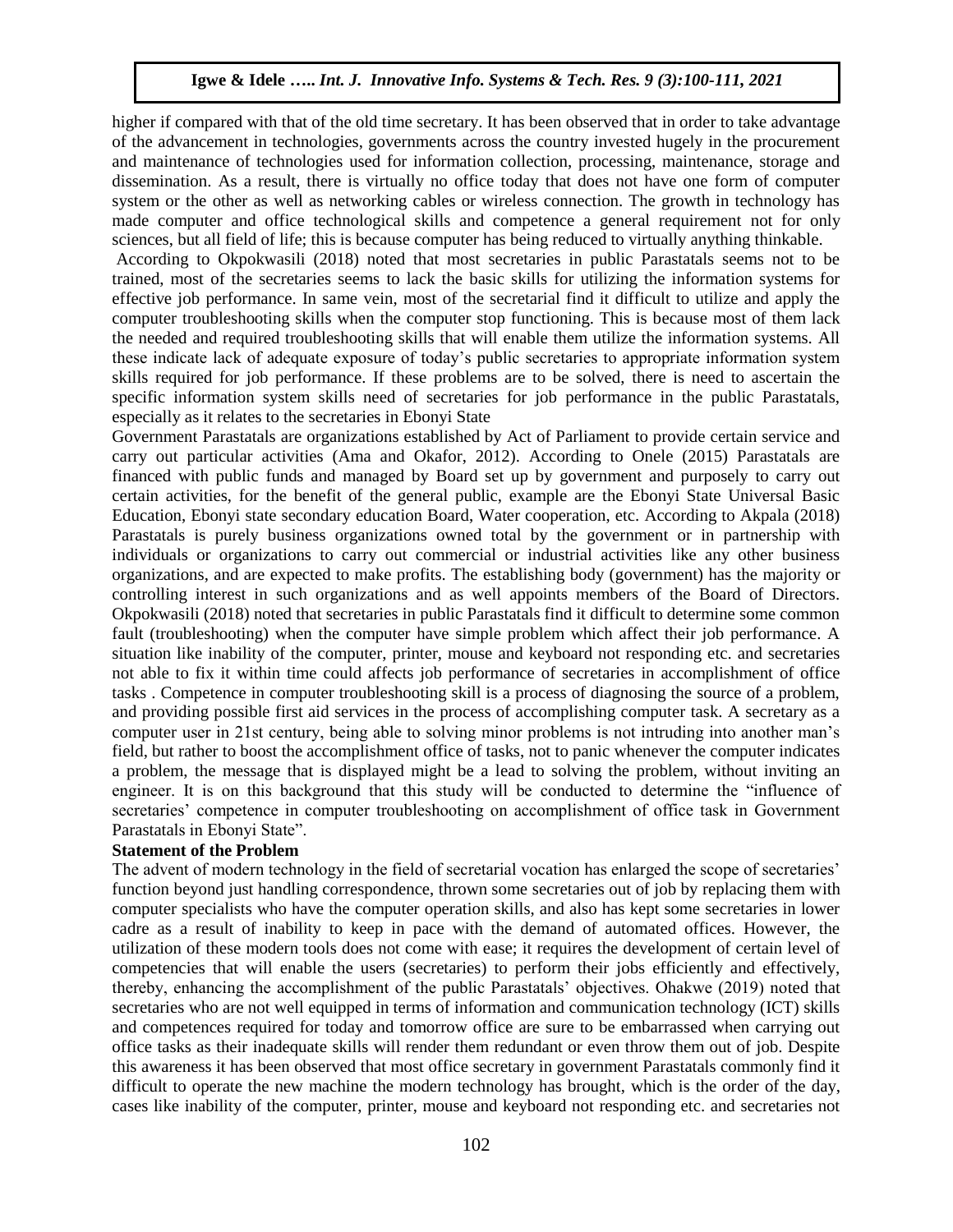able to fix it within time frame affect their job performance in accomplishment of office tasks. The reason for this is that most of the secretaries seem to lack the basic skills in computer troubleshooting for utilizing the information systems for accomplishment of office tasks. This may hinder the achievement of organizational goals.

It is generally observed by the researcher that most literature on information systems application competencies is foreign-based. Very scanty literature with local content is found. Secondly, the researcher has not found any literature which specifically addresses issues on computer troubleshooting skill need of secretaries in relation to accomplishment of office task in public Parastatals in Ebonyi State. Therefore, this study is being carried out to fill the gap created by paucity of literature in the area of extent secretaries' competence in computer troubleshooting influence accomplishment of office tasks in government Parastatals in Ebonyi State

### **Purpose of the Study**

The main purpose of this study is to determine the extent secretaries' competence in computer troubleshooting influence accomplishment of office tasks in government Parastatals in Ebonyi State. Specifically the study sought to determine:

- (1) The extent of secretaries' competence in identifying computer fault influences accomplishment of office tasks in Government Parastatals in Ebonyi State.
- (2) The extent of secretaries' competence in fixing computer fault influences accomplishment of office tasks in Government Parastatals in Ebonyi State.
- (3) The extent of secretaries' competence in computer troubleshooting influences official data delivery in Government Parastatals in Ebonyi State.
- (4) The extent influence of competence in computer troubleshooting influences recording and retrieval of official data in Government Parastatals in Ebonyi State.

### **Research Questions**

Four research questions were formulated to guide the study:

- (1) To what extent does secretaries' competence in identifying computer fault influence accomplishment of office tasks in Government Parastatals in Ebonyi State?
- (2) To what extent does secretaries' competence in fixing computer fault influence accomplishment of office task in Government Parastatals in Ebonyi State?
- (3) To what extent does secretaries' competence in computer troubleshooting influence official data delivery in Government Parastatals in Ebonyi State?
- (4) To what extent is secretaries' competence in computer troubleshooting influence recording and retrieval of official data in Government Parastatals in Ebonyi State?

# **METHODS**

The study adopted a survey research design, because it elicits information from respondents on their opinion and disposition. The study was carried out in Ebonyi State. Ebonyi State is a part of the South-East Geo-political zone in Nigeria with its capital town in Abakaliki. The population of the study comprised of 86 Secretaries in the Government Parastatals in the Ebonyi State. The entire population was studied because it is of a manageable size. The instrument for data collection for this study was a structured questionnaire developed by the researchers titled: Influence of Secretaries' Competence in Computer Troubleshooting on Accomplishment of Office Task Questionnaire (ISCCTAOTQ) with the insight gained from the review of related literature. It consisted of two sections: A and B. Section A elicits information on respondent's personal data. Sections B contain 23 items that elicit answers relevant to the research questions. The instrument was structured to elicit answers using the four (4) point rating scale. Very Great extent (VGE)- 4, Great Extent – 3, Low Extent (LE) – 2 and Very Low Extent (VLE) -1**.** The instrument was validated by two experts in Business Education Department. Their useful suggestion was incorporated before the final copy was produced. The researcher administered 86 copies of the questionnaire to the respondents with the help of two research assistants who were trained by the researcher in order to enhance the administration and the return rate of the questionnaire from the respondents. Data collected to answer the research questions were analyzed using mean and standard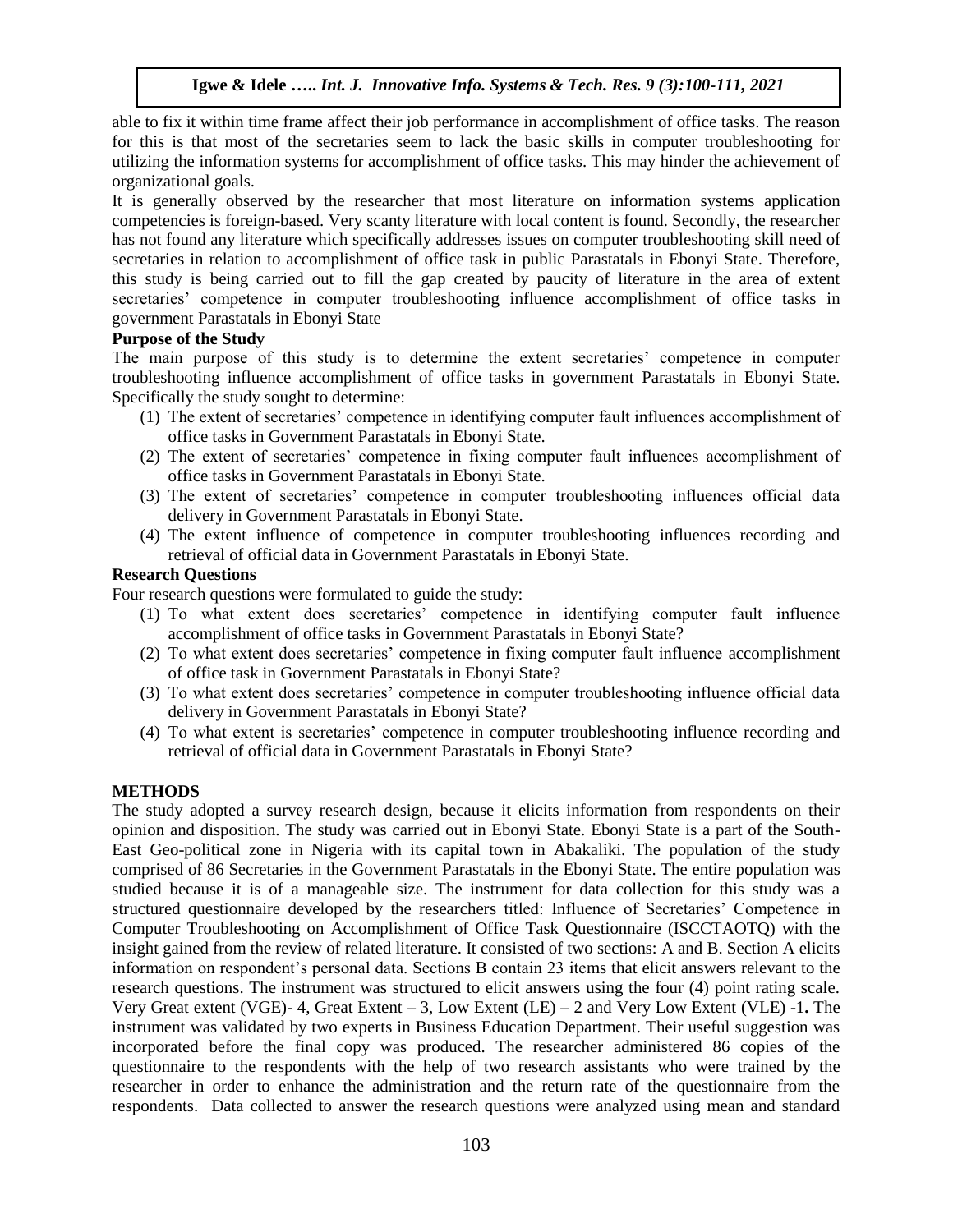deviation. A mean score of up to 2.50 and above was regarded as positive, while the mean score below 2.50 was considered negative.

#### **RESULTS**

**Research Question One**: *To what extent does secretaries' competence in identifying computer fault enhance accomplishment of office tasks in Government Parastatals in Ebonyi State?*

Items 1-6 in section B of the research instrument were used to collect data to answer this research question. The data is summarized on Table 1 below

|  |                                        |  | Table 1: Mean Responses on the extent secretaries' competence in identifying computer fault |  |  |  |
|--|----------------------------------------|--|---------------------------------------------------------------------------------------------|--|--|--|
|  | enhance accomplishment of office tasks |  |                                                                                             |  |  |  |

| S/N | <b>Items</b>                                                                  | VGE | GE | LE | <b>VLE</b> | $\overline{\mathbf{X}}$ | <b>SD</b> | <b>Remarks</b>      |
|-----|-------------------------------------------------------------------------------|-----|----|----|------------|-------------------------|-----------|---------------------|
|     | Competence in identifying computer fault                                      |     |    |    |            |                         |           |                     |
|     | influences personal secretaries' confidence                                   |     |    |    |            |                         |           | <b>Great Extent</b> |
|     | in performing office task.                                                    | 38  | 19 | 16 | 8          | 3.07                    | 1.03      |                     |
| 2   | Secretaries' competence<br>in identifying                                     |     |    |    |            |                         |           |                     |
|     | computer fault influences his disposition in                                  |     |    |    |            |                         |           | <b>Great Extent</b> |
|     | handling computer fault while performing                                      | 26  | 19 | 14 | 22         | 2.60                    | 1.20      |                     |
|     | office task.                                                                  |     |    |    |            |                         |           |                     |
| 3   | Secretaries'<br>competence in identifying                                     |     |    |    |            |                         |           | <b>Great Extent</b> |
|     | computer fault influences prospect and<br>position in office data processing. | 31  | 37 | 5  | 8          | 3.12                    | 0.91      |                     |
| 4   | Secretaries' competence in identifying                                        |     |    |    |            |                         |           |                     |
|     | computer fault influences the safe keeping                                    | 30  | 22 | 8  | 21         | 2.75                    | 1.21      | <b>Great Extent</b> |
|     | of official data.                                                             |     |    |    |            |                         |           |                     |
| 5   | competence in identifying<br>Secretaries'                                     |     |    |    |            |                         |           |                     |
|     | computer fault influences retrieval of 33                                     |     | 16 | 28 | 4          | 2.96                    | 0.98      | <b>Great Extent</b> |
|     | official data.                                                                |     |    |    |            |                         |           |                     |
| 6   | Using common sense in identifying fault                                       |     |    |    |            |                         |           |                     |
|     | influences finding the cause of a computer                                    |     |    |    |            |                         |           |                     |
|     | problem and fixing it, in performance of                                      | -18 | 33 | 24 | 6          | 2.77                    | 0.88      | <b>Great Extent</b> |
|     | office task.                                                                  |     |    |    |            |                         |           |                     |
|     | <b>Grand Mean</b>                                                             |     |    |    |            | 2.87                    | 1.04      | GE                  |

Table 1 above showed the mean score and standard deviation of the influence of competence in identifying computer fault on performance of office task. From the Table, it was shown that all the six items have mean value that ranges from 2.60 – 3.12. This indicates that the six identified items were adjudged to be at Great extent by the respondents. Furthermore, the table revealed that the respondents agreed that competence in identifying computer fault influences personal secretaries' confidence in performing office task, secretaries' competence in identifying computer fault influences his disposition in handling computer fault while performing office task, secretaries' competence in identifying computer fault influences prospect and position in office data processing, secretaries' competence in identifying computer fault influences the safe keeping of official data, secretaries' competence in identifying computer fault influences retrieval of official data and Using common sense in identifying fault influences finding the cause of a computer problem and fixing it, in performance of office task.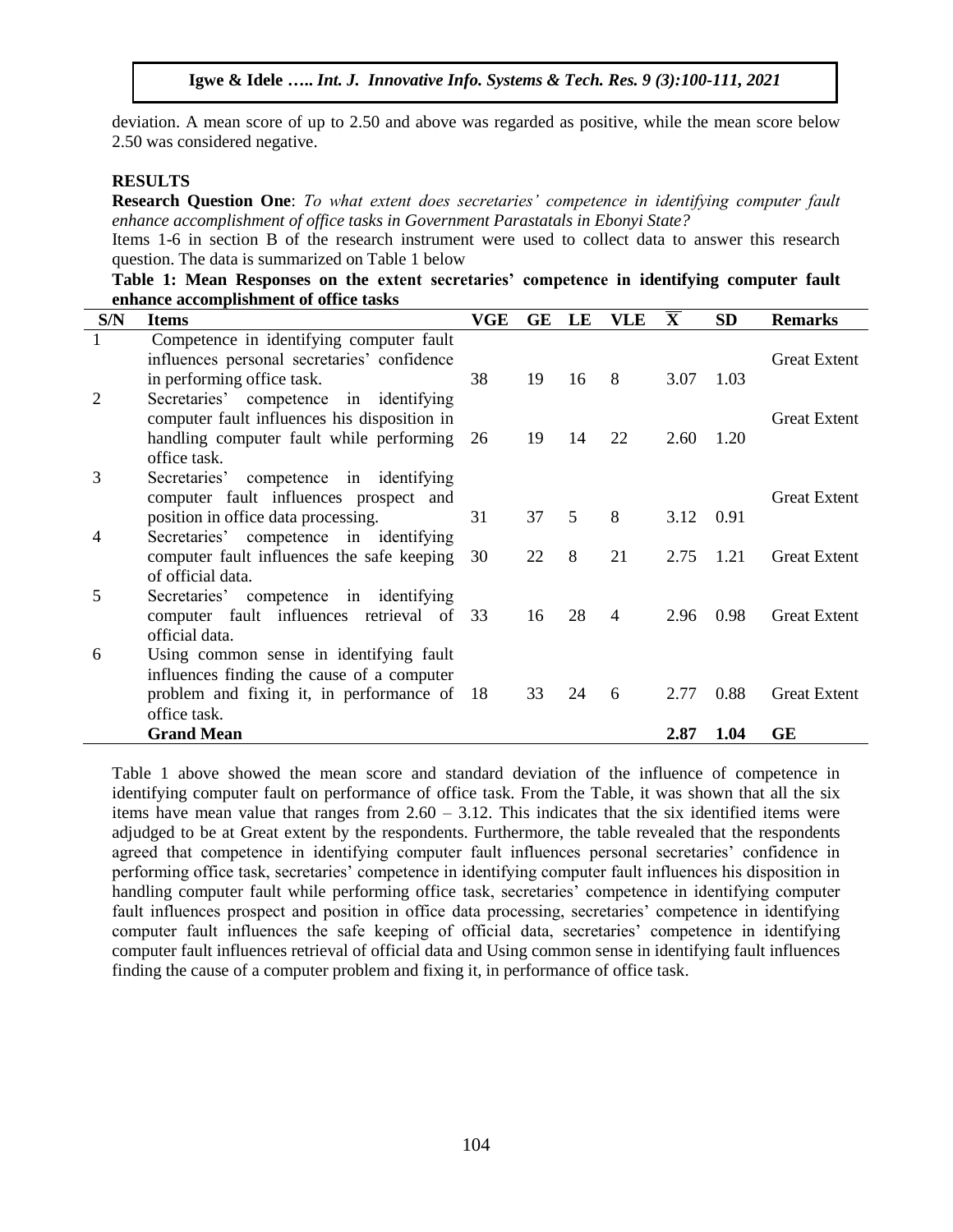**Igwe & Idele …..** *Int. J. Innovative Info. Systems & Tech. Res. 9 (3):100-111, 2021*

**Research Question Two**: *To what extent does secretaries' competence in fixing computer fault influence accomplishment of office task in Government Parastatals in Ebonyi State?* 

Items 7-12 in section B of the research instrument were used to collect data to answer this research question. The data is summarized on table 2 below

**Table 2: Mean Responses on the extent secretaries' competence in fixing computer fault influence accomplishment of office task**

| S/N            | <b>Items</b>                                        | VG | <b>GE</b> |    | <b>VLE</b>      | $\mathbf{x}$ | <b>SD</b> | <b>Remarks</b> |
|----------------|-----------------------------------------------------|----|-----------|----|-----------------|--------------|-----------|----------------|
|                |                                                     | E  |           | E  |                 |              |           |                |
| $\overline{7}$ | Secretaries Competence in fixing computer fault     |    |           |    |                 |              |           |                |
|                | has effect on personal secretaries' daily routine   | 41 | 22        | 13 | $5\overline{)}$ | 3.22         | 0.93      | <b>GE</b>      |
|                | office task.                                        |    |           |    |                 |              |           |                |
| 8              | Secretaries' competence in fixing computer fault    |    |           |    |                 |              |           |                |
|                | has effect on self-reliance in computer data 39     |    | 12        | 25 | $5\phantom{0}$  | 3.04         | 1.02      | <b>GE</b>      |
|                | processing.                                         |    |           |    |                 |              |           |                |
| 9              | Secretaries' competence in fixing computer fault    |    |           |    |                 |              |           |                |
|                | affects the position of personal secretaries' as an |    |           |    |                 |              |           |                |
|                | office executive.                                   | 30 | 21        | 15 | -15             | 2.81         | 1.13      | <b>GE</b>      |
| 10             | Secretaries' competence in fixing computer fault    |    |           |    |                 |              |           |                |
|                | influences safe keeping of official data.           | 37 | 17        | 21 | 6               | 3.04         | 1.01      | <b>GE</b>      |
| 11             | Secretaries' competence in fixing computer fault    |    |           |    |                 |              |           |                |
|                | influences personal secretaries' cost management    |    |           |    |                 |              |           |                |
|                | in performance of office task.                      | 38 | 19        | 18 | -6              | 3.09         | 0.99      | <b>GE</b>      |
| 12             | Secretaries' competence in fixing computer fault    |    |           |    |                 |              |           |                |
|                | has effect on personal secretaries' daily routine   | 35 | 18        | 12 | 16              | 2.88         | 1.17      | <b>GE</b>      |
|                | office task.                                        |    |           |    |                 |              |           |                |
|                | <b>Grand Mean</b>                                   |    |           |    |                 | <b>3.08</b>  | 1.04      | <b>GE</b>      |

The Data presented in Table 2 has 6 item statements out of which items 7- 12 have the means and standard deviation ranging from 2.81- 3.22 and were adjudged to be at Great extent. The study further shows that the respondents accepted that: Secretaries competence in fixing computer fault has effect on personal secretaries' daily routine office task, secretaries' competence in fixing computer fault has effect on self-reliance in computer data processing, secretaries' competence in fixing computer fault affects the position of personal secretaries' as an office executive, secretaries' competence in fixing computer fault influences safe keeping of official data, secretaries' competence in fixing computer fault influences personal secretaries' cost management in performance of office task and secretaries' competence in fixing computer fault has effect on personal secretaries' daily routine office task. The grand mean scores of 3.37 which has revealed that secretaries' competence in fixing computer fault has influence on performance of office task to a great extent.

**Research Question Three**: *To what extent does secretaries' competence in computer troubleshooting influence official data delivery in Government Parastatals in Ebonyi State?* 

Items 13-17 in section B of the research instrument were used to collect data to answer this research question. The data is summarized on Table 3 below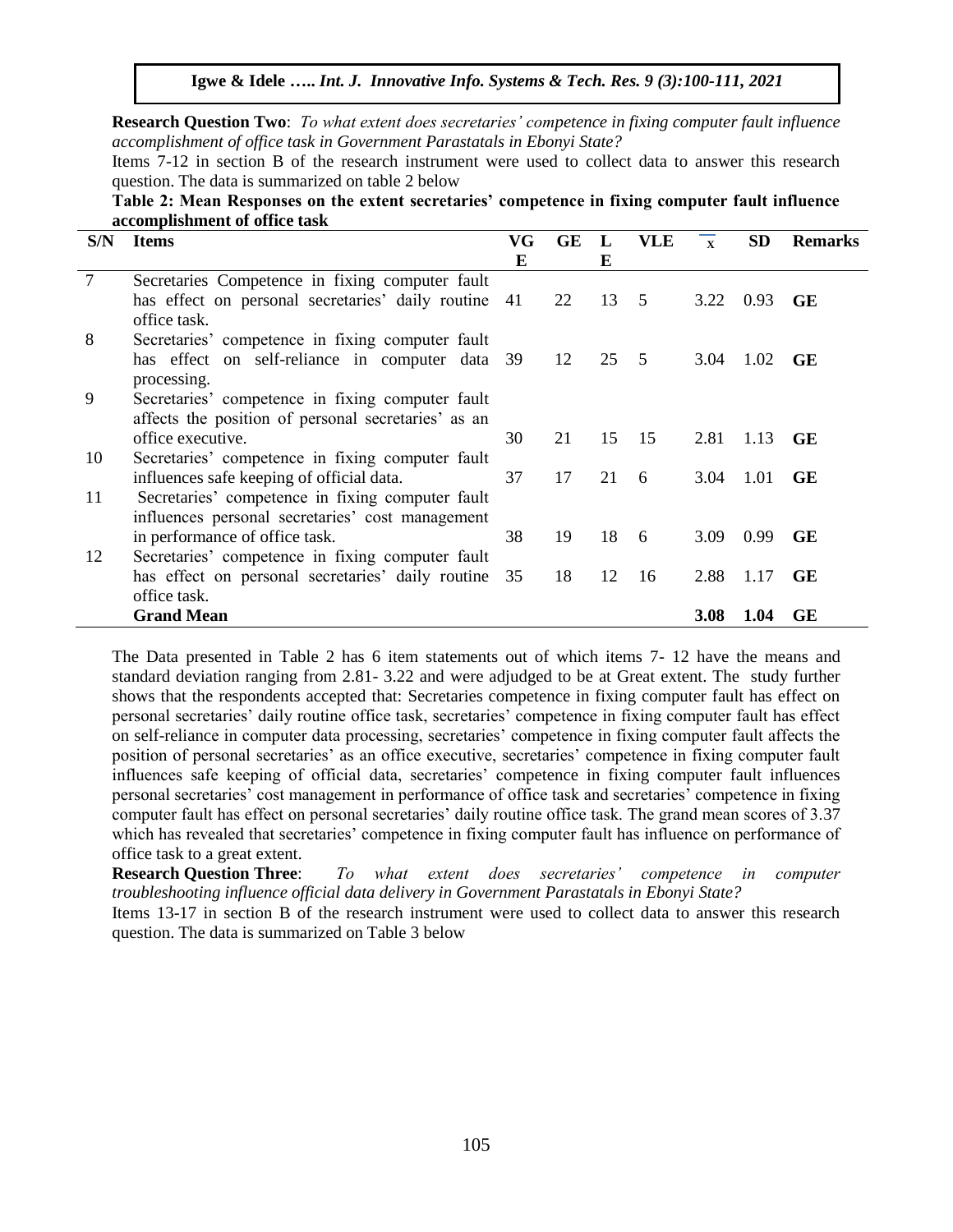| S/N | <b>Items</b>                                                                      | VGE |    | GE LE | VLE | $\overline{\mathbf{x}}$ | <b>SD</b> | <b>Remarks</b> |
|-----|-----------------------------------------------------------------------------------|-----|----|-------|-----|-------------------------|-----------|----------------|
| 13  | Competence in computer troubleshooting                                            |     |    |       |     |                         |           |                |
|     | plays a major role on cost during data                                            |     |    |       |     |                         |           |                |
|     | delivery when computer fault occur.                                               | 26  | 19 | 13    | 23  | 2.59                    | 1.21      | GE             |
| 14  | Personal<br>secretaries'<br>competence<br>1n                                      |     |    |       |     |                         |           |                |
|     | computer troubleshooting plays a major                                            |     |    |       |     |                         |           |                |
|     | role on time management during data                                               |     |    |       |     |                         |           |                |
| 15  | delivery when computer fault occur.<br>Ability to identify and fix computer fault | 34  | 10 | 17    | 20  | 2.71                    | 1.24      | <b>GE</b>      |
|     | plays a major role on official data                                               |     |    |       |     |                         |           |                |
|     | processing and delivery.                                                          | 26  | 36 | 13    | 6   | 3.01                    | 0.88      | <b>GE</b>      |
| 16  | Personal secretaries' duties in the 21st                                          |     |    |       |     |                         |           |                |
|     | century include data processing and                                               |     |    |       |     |                         |           |                |
|     | delivery and could be affected by lack of                                         |     |    |       |     |                         |           |                |
|     | competence in identifying and fixing                                              | 36  | 23 | 15    | 7   | 3.08                    | 0.99      | <b>GE</b>      |
|     | computer fault.                                                                   |     |    |       |     |                         |           |                |
| 17  | Competence in computer troubleshooting                                            |     |    |       |     |                         |           |                |
|     | contributes to confidentiality in official                                        |     |    |       |     |                         |           |                |
|     | data delivery.                                                                    | 21  | 29 | 14    | 17  | 2.66                    | 1.08      | GE             |
|     | <b>Grand Mean</b>                                                                 |     |    |       |     | 2.81                    | 1.08      | <b>GE</b>      |

**Table 3: Mean Responses on the extent secretaries' competence in computer troubleshooting influence official data delivery** 

The Data presented in Table 3 revealed the responses of secretaries on the influence of secretaries' competence in computer troubleshooting on official data delivery. All the five (5) items have their mean values ranged from 2.59 to 3.08. This means that the respondents accepted that competence in computer troubleshooting plays a major role on cost during data delivery when computer fault occur, secretaries' competence in computer troubleshooting plays a major role on time management during data delivery when computer fault occur; ability to identify and fix computer fault plays a major role on official data processing and delivery; secretaries' duties in the 21st century include data processing and delivery and could be affected by lack of competence in identifying and fixing computer fault and competence in computer troubleshooting contributes to confidentiality in official data delivery. The grand mean score of 2.81 indicates that secretaries' competence in computer troubleshooting has influence on official data delivery.

**Research Question Four**: *To what extent is secretaries' competence in computer troubleshooting influence recording and retrieval of official data in Government Parastatals in Ebonyi State?*

Items 18-23 in section B of the research instrument were used to collect data to answer this research question. The data is summarized on Table 4 below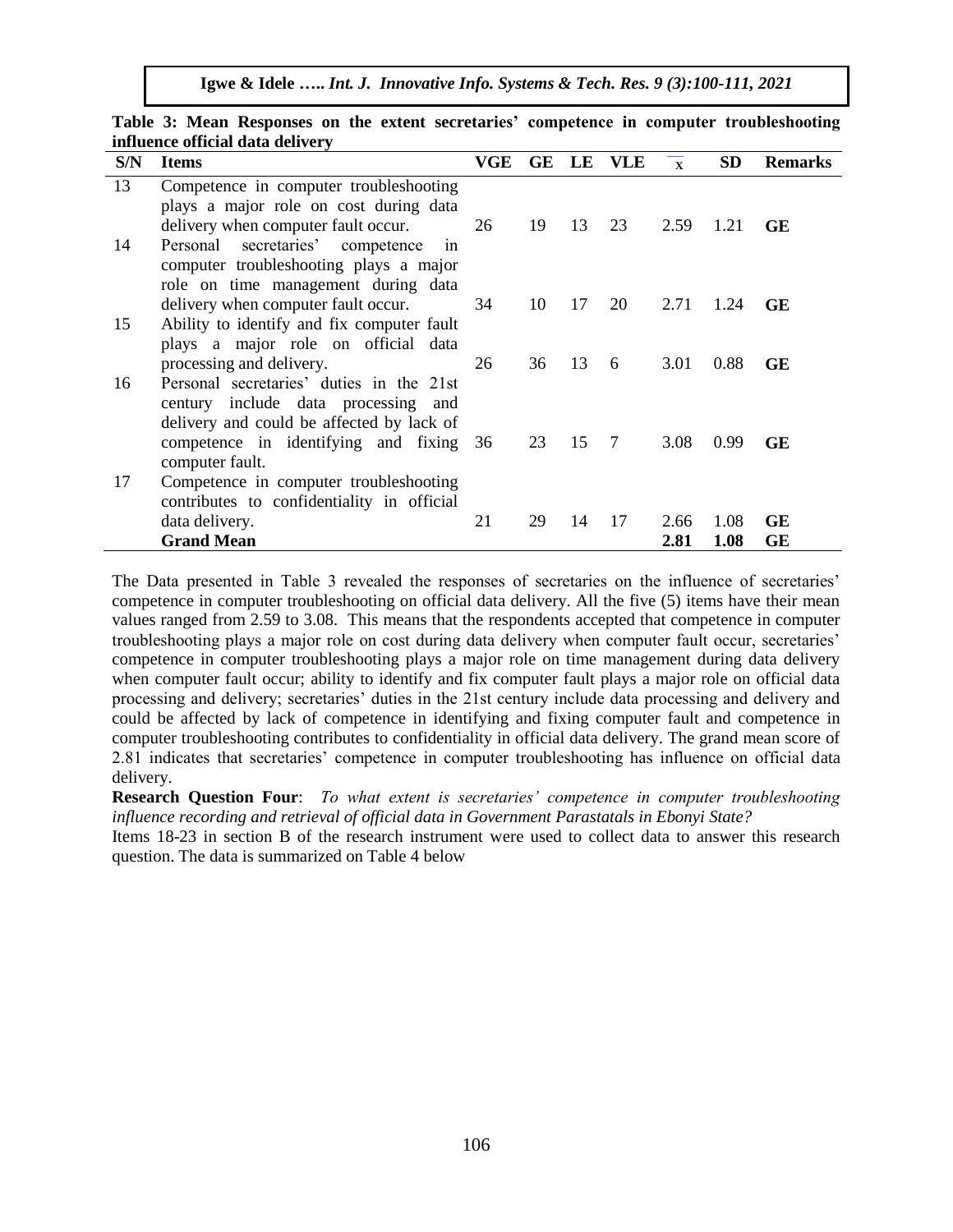**Igwe & Idele …..** *Int. J. Innovative Info. Systems & Tech. Res. 9 (3):100-111, 2021*

| S/N | <b>Items</b>                                                                                                                                     | VG<br>E | GE | LE | VLE | $\overline{\mathbf{x}}$ | SD   | <b>Remarks</b> |
|-----|--------------------------------------------------------------------------------------------------------------------------------------------------|---------|----|----|-----|-------------------------|------|----------------|
| 18  | Competence in computer troubleshooting<br>influences recording of official data, to avoid                                                        |         |    |    |     |                         |      |                |
|     | lost.                                                                                                                                            | 34      | 21 | 11 | 15  | 2.91                    | 1.14 | <b>GE</b>      |
| 19  | Competence in computer troubleshooting<br>influences proper recording of official data                                                           |         |    |    |     |                         |      |                |
|     | when faced with computer fault                                                                                                                   | 43      | 14 | 18 | 6   | 3.16                    | 1.01 | <b>GE</b>      |
| 20  | Competence in computer troubleshooting<br>influences ability to maintain a good workable                                                         |         |    |    |     |                         |      | GE             |
| 21  | data base system in and office.                                                                                                                  | 32      | 24 | 21 | 4   | 3.03                    | 0.92 |                |
|     | Competence in computer troubleshooting<br>influences position of personal secretaries' as<br>a result of inability retrieve the task as a result |         |    |    |     |                         |      |                |
| 22  | of computer fault.                                                                                                                               | 34      | 21 | 16 | 10  | 2.97                    | 1.06 | <b>GE</b>      |
|     | Ability to record and retrieve official data<br>influences secretaries' competence to dictating                                                  |         |    |    |     |                         |      |                |
| 23  | and fixing computer fault.<br>Competences in computer troubleshooting                                                                            | 20      | 25 | 16 | 20  | 2.55                    | 1.11 | <b>GE</b>      |
|     | influences retrieval of important task save on a                                                                                                 |         |    |    |     |                         |      |                |
|     | faulty hard disk on another system                                                                                                               | 21      | 35 | 22 | 3   | 2.91                    | 0.82 | <b>GE</b>      |
|     | <b>Grand Mean</b>                                                                                                                                |         |    |    |     | 2.92                    | 1.01 | <b>GE</b>      |

**Table 4: Mean Responses on the extent secretaries' competence in computer troubleshooting influence recording and retrieval of official data**

Result in Table 4 present the results on the ratings of influence of competence in computer troubleshooting on recording and retrieval of official data. According to the results in the Table 4 above, items 18, 19, 20, 21, 22 and 23 received a mean score above 2.50. This implies that the respondents agreed that competence in computer troubleshooting influences recording of official data, to avoid lost, competence in computer troubleshooting influences proper recording of official data when faced with computer fault, competence in computer troubleshooting influences ability to maintain a good workable data base system in and office; competence in computer troubleshooting influences position of personal secretaries' as a result of inability retrieve the task as a result of computer fault; ability to record and retrieve official data influences personal secretaries' competence to dictating and fixing computer fault and competences in computer troubleshooting influences retrieval of important task save on a faulty hard disk on another system.

#### **DISCUSSION**

From the analysis of the data generated from this study, in line with specific objective one, research question one, the data collected and analyzed indicated that identifying computer fault influences secretary's performance of office task. Findings further showed that competence in identifying computer fault influences personal secretaries' confidence in performing office task, Secretaries' competence in identifying computer fault influences his disposition in handling computer fault while performing office task, secretaries' competence in identifying computer fault influences prospect and position in office data processing, secretaries' competence in identifying computer fault influences the safe keeping of official data, secretaries' competence in identifying computer fault influences retrieval of official data and using common sense in identifying fault influences finding the cause of a computer problem and fixing it, in performance of office task. This finding showed that identifying computer fault gives personal secretary confidence at work and to carry himself with high esteem at work which will have solved the problems encountered by secretaries as observed by Okoli, (2008) that secretaries encounters the problems of lack of expertise in the use of modern office machines, fear that the new office technology might lead to unemployment, loss of job, redundant at lower cadre and fear of being replaced by computer specialist.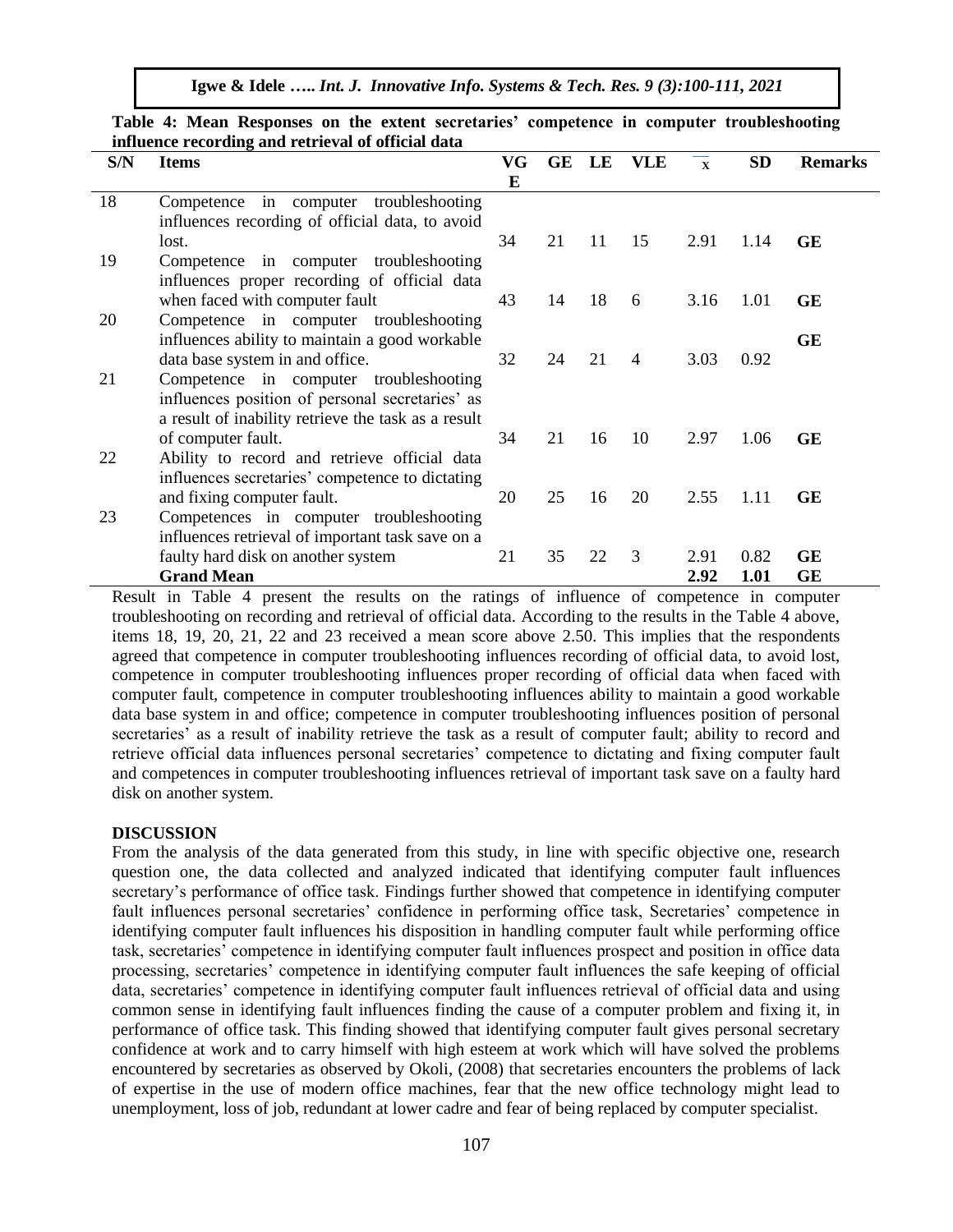From the data collected and analyzed showed that competence in fixing computer fault influences the performance of office task in the area of safe keeping of official data, retaining secretaries' position as an office executive, time and cost management and confidentiality of personal secretaries in handling official data. The Findings further showed that secretaries competence in fixing computer fault has effect on personal secretaries' daily routine office task, secretaries' competence in fixing computer fault has effect on self-reliance in computer data processing, secretaries' competence in fixing computer fault affects the position of personal secretaries' as an office executive, secretaries' competence in fixing computer fault influences safe keeping of official data, secretaries' competence in fixing computer fault influences secretaries' cost management in performance of office task and Secretaries' competence in fixing computer fault has effect on personal secretaries' daily routine office task. This study is confirmed by Adelani (2009) who stressed that the acquisition of computer and word processing skills would to professionalism in turn affecting the position of personal secretaries' positively. The null hypothesis was tested and rejected, which indicated that competence in fixing computer fault has a significant relationship with performance of office task.

The specific objective three, research questions three from the data collected and analyzed indicated that competence in computer troubleshooting influences official data delivery. The Findings further showed that competence in computer troubleshooting plays a major role on cost during data delivery when computer fault occur, secretaries' competence in computer troubleshooting plays a major role on time management during data delivery when computer fault occur, ability to identify and fix computer fault plays a major role on official data processing and delivery, secretaries' duties in the 21st century include data processing and delivery and could be affected by lack of competence in identifying and fixing computer fault and competence in computer troubleshooting contributes to confidentiality in official data delivery. Ohakwe (2001) argued that secretaries who are not well equipped in term of information and communication technology (ICT) skills competencies required for today and tomorrow's office are sure to be embarrassed as their inadequate skills will render them redundant or even throw them out of job.

The results of the findings showed that competence in computer troubleshooting has influences on recording and retrieval of official data. the stud further shows that the Confidential Secretaries rated agreed that competence in computer troubleshooting influences recording of official data, to avoid lost, competence in computer troubleshooting influences proper recording of official data when faced with computer fault, competence in computer troubleshooting influences ability to maintain a good workable data base system in and office, competence in computer troubleshooting influences position of personal secretaries' as a result of inability retrieve the task as a result of computer fault, Ability to record and retrieve official data influences secretaries' competence to dictating and fixing computer fault and competences in computer troubleshooting influences retrieval of important task save on a faulty hard disk on another system. This implies that with skills of computer troubleshooting secretaries can keep proper record and retrieve the stored data, even when the computer develops some fault. The findings is line with Ntukidem (2005), who postulated that today with the aid of database information can be imputed, accessed, sorted, extracted and stored in variety of ways by the office managers/secretaries. As a result of this, computer has become a good, electronic device, very reliable, save and secure for ICT. According to anonymous (2007) computer troubleshooting has many uses, the most important being making the computer system and software trouble free. In nutshell the data collected and analyzed showed that, cost and time is saved in the area of exposing vital information to the third party and saving cost of involving computer specialist at every slightest fault. Generally the study indicated how computer troubleshooting skill influences performance of office task.

#### **CONCLUSION**

Based on the results of this study the researcher concluded that, the absence of competence in computer troubleshooting will render a secretary old fashion, and the possibility of being replaced with computer specialist is high, fear of breakdown and loss of valuable office information in Government Parastatals in Ebonyi state.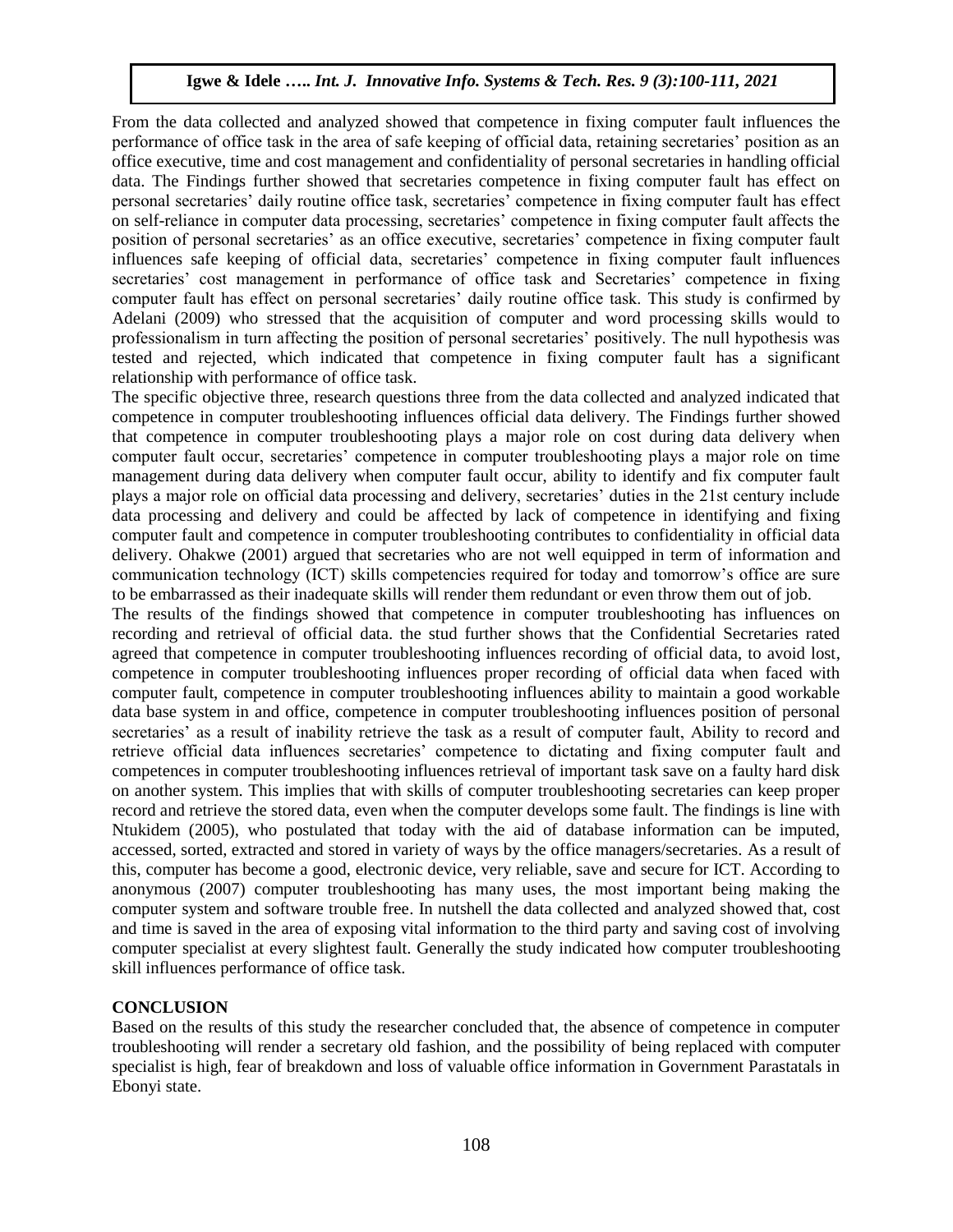Absence of this competence in computer troubleshooting will lead to lack of job satisfaction, hampers confidence in handling of office job, negative influence on the prospect and position of personal secretaries' in office data processing, where office automation is the order of the day in the Government Parastatals in Ebonyi state

#### **Educational Implication of the Study**

Inclusion of computer troubleshooting in the secretaries' education curriculum will go a long way in solving the problem of fear of being thrown out, being replaced with computer specialist, loss of job, and redundancy at lower cadre. It is not as if the personal secretary should be impacted with the knowledge to replace computer engineers, but owing to the fact that typewriter have been replaced in the office with computer. The curriculum should include troubleshooting appreciation, to introduce the prospective secretaries' to basic troubleshooting skills.

#### **RECOMMENDATIONS**

In line with the findings and conclusion of this study, the following recommendations are made

- 1. Ebonyi state Government Parastatals should enroll their secretaries into in-service course on the computer troubleshooting to improve their skills in handling modern machine.
- 2. Secretaries' should adopt the idea of personal study to acquire more knowledge, so as to be able to compete well in the 21st century office. This is owing to the fact that, the skills in fixing computer fault creates self-reliance i.e. not depending on computer specialist to do virtually every minor repairs, also that the position of the personal secretaries' is secured and the confidentiality of the office information is achieved.
- 3. That the secretarial education curriculum should be updated to include computer troubleshooting. This is because the skill plays a major role on data delivery when computer fault occur, and that the skills whether positive or negatively affect data delivery in the 21st century office system.
- 4. Government should be organize a workshops or seminars for practicing secretaries' on office machine to improve their ability to maintain a good workable data base system in the office, to aid in better storing and retrieval of office data.

### **REFERENCES**

- Adelani V. B. (2009). Secretarial education in an era of information and communication Technologies (ICT) revolution : Issues and Challenges. *In Secretarial Forum*. 4(1) 141-145.
- Afida, O. A. (2014). *Introduction to Secretaryship*". Auchi: Best way Publications, Ltd.
- Agbomi, C.U. (2012). *Secretarial administration: Principles and practice*. Lagos: Topline Investment Ltd.
- Agomu, E.F. (2012). Automaton and its impact on office's. *Journal of Business Education. Department of Vocational and Technical Education, University of Nigeria Nsukka*. 1(1) 25-30.
- Akpomi M. (2009). Modern office technology and the secretary's productivity in private business organizations in Port-Harcourt and its environs (*unpublished*)
- Anumnu, S.I. (2016) in M.O. Igbinoba (2002). Vocational and national development: challenges for educational planners and administrators in 21st century. *Book of Reading in Business Education*. 1(2), 25-26.
- Augster Z. (2017). Computer troubleshooting theory for the certificate. Retrieved 28th July, 2011. Published by Basic Plus Author, Ezine Article. [http://EzineArticles.com/?expert=zachary-](http://ezinearticles.com/?expert=zachary-Angster)[Angster.](http://ezinearticles.com/?expert=zachary-Angster)
- Austin, E. (2017). *Senior Secretarial duties and office organization*. Macdonald and Evans Press Ltd London.
- Chigbuson, A & Nimfel, T (2019) Information and communication technology and office technology. secretarial forum journal: ede. *Journal for the Promotion/Advancement of Office Management/Secretarial Profession*.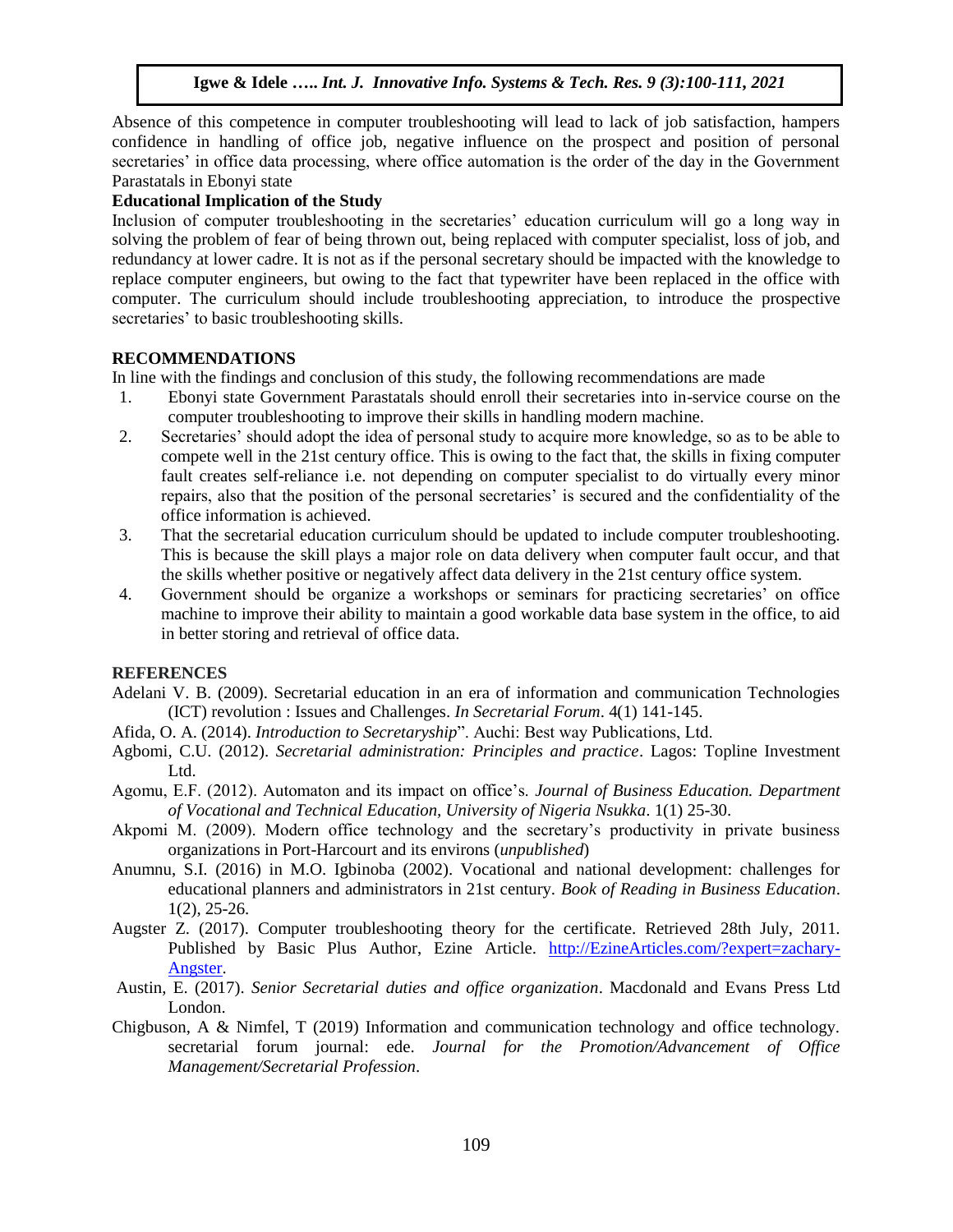- Chukwudebe, G.A. (2018). Technology and women A look Ahead" *Unpublished Paper presented at the meeting of Women in Technical Education and Employment at Federal Polytechnic, Nekede, Owerr*i.
- Diras, A. G. (2013). Troubleshooting theory and practice. *Retrieved 28th July, 2011. Published under the terms and conditions of the Design Science License. [www.allaboutcircuits.com/vol\\_5/chpt\\_8/1htm](http://www.allaboutcircuits.com/vol_5/chpt_8/1htm)*.
- Ejaka, C. A. (2016). Contemporary secretarial duties for tertiary institutions". Central Books Ltd Agbor.
- Etonyeaku, A. C. (2018). Office operational skills perceived as necessary for office information systems by secretaries in university of Nigeria, Nsukka". *Business Education Journa*l. 3(2) 131-132.
- Feedburner B. (2017). Computer troubleshooting, windows, software and hardware. Retrieved April, 11th 2011. 2011. www.computerhope.com/basic.htm [http://feeds.feedburner.com/LatestNewPagesonComputerHope.](http://feeds.feedburner.com/LatestNewPagesonComputerHope)
- Harish, K. (2018) Scintillation-Atom. Retrieved April, 11th 2011. [www.scintillator.blogspot.com/02/importance-of-troubleshooting.htm/](http://www.scintillator.blogspot.com/02/importance-of-troubleshooting.htm/)
- Harnett, D.L. & Murphy J.L. (2007). Introductory Statistical Analysis. Addison-Wesley Publishing Company, Inc Carolina.
- Holland, H. (2017). The top 5 most common computer problems. Ezine Article. Retrieved 30th July, 2011. www.Ezinearticles.com/?The-Top-5- Most-Common-Computer-Problems&id=551778
- Ihionkhan, C.E. (2019). Technological skills acquired in secretarial profession: implications and challenges for business educators and secretaries": *In Secretarial Forum (Journal for the Promotion/Advancement of Office Management/Secretarial Profession*). 4, 149-153.
- John N. (2019). *Troubleshooting tips tricks*. Retrieved 28th July, 2011. www.geocities.com/johnniemccoy/tipstricks.htm
- Kawonise, K.A. (2014). The *importance of office automation in the world of secretarial administration*" Asogbo: Osun State NABE Publication. 2.
- Kosile, B.A. (2014). The *role of information technology in modern secretarial practice*" Osogbo: Osun State NABE Publication. 1(1),1-8.
- Nils Conrad Persson, (2018). Troubleshooting at your fingertips. "electronics servicing and technology" *magazine*
- Ntukidem, E. (2016). Reforms in information and communication technology: challenges and implication to business education." *Book of Reading by Association of Nigerian Business Educator*s. 1(5), 6.
- Nwadukwe, U. (2016) in Erihri J. O. (2009) "The role of information and communication technology in modern management". Ede. *In Secretarial Forum (Journal for the Promotion/Advancement of Office Management/Secretarial Profession*) 1(1). 170-172.
- Obijole G. F. (2018) in V.B. Adelani, (2009). The learning of secretarial skills for better productivity and national development. *Secretarial Forum Journal* 4 (1), 142.
- Ohakwe, S. N. (2019). Office skills in IT era". *Business Education Journal* 3(4),3-9
- Okpokwasili, N. (2018). Information systems application skills required of secretaries for job performance in e-world Parastatals in Rivers state. *International Journal of Innovative Information Systems & Technology Research* 6(3):16-24
- Oladunjoye, G. T. (2015). Shorthand: Auspice for Economic Revival: An Over-view of System". *Business Education Journal* II (2) 22.
- Olagunju, (2018). The effects of modern information and communication technology on secretarial worker" Auchi: *Journal of Office Management and Technology*. 1, 99-100.
- Osuala, E.C. (2018). *Introduction to research methodology*. Onitsha: African FEP Publishers Ltd.
- Oyeyiola, O. A. (2015), in V. B. Adelani (2009). Secretarial duties and human relations (a basic text for professional secretaries and student trainee in tertiary institutions). In Secretarial Forum. 4 (1) 141.
- Peachpit, P. (2015). General troubleshooting theory. google searched document. Retrieved 28th July, 2011. [www.peachpit.com/articles/article.aspx?p=420908&seqNum=5](http://www.peachpit.com/articles/article.aspx?p=420908&seqNum=5)